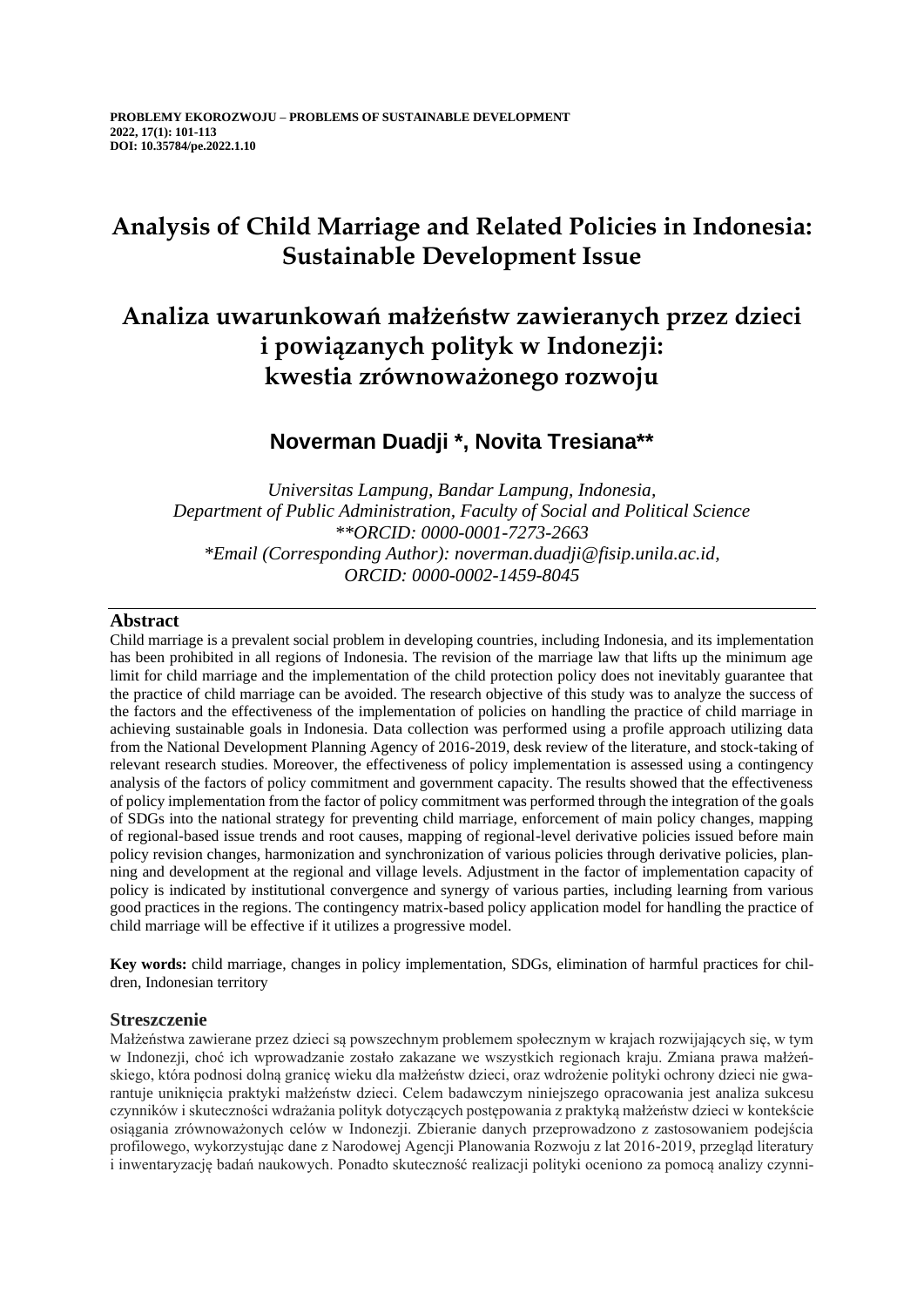ków zaangażowania politycznego i zdolności rządu. Wyniki pokazały, że skuteczność wdrażania polityki na podstawie czynnika zaangażowania politycznego została dokonana poprzez integrację celów SDGs z krajową strategią zapobiegania małżeństwom dzieci, egzekwowanie głównych zmian polityki, mapowania regionalnych trendów problemowych i przyczyn źródłowych, mapowania polityk pochodnych na poziomie regionalnym wydanych przed zmianami głównej rewizji polityki, harmonizacja i synchronizacja różnych polityk poprzez polityki dotyczące instrumentów pochodnych oraz planowanie i rozwój na poziomie regionalnym i wsi. Na dopasowanie czynnika zdolności wdrożeniowej polityki wskazuje zbieżność instytucjonalna i synergia różnych stron, w tym uczenie się na bazie różnych dobrych praktykach w regionach. Oparty na matrycy kontyngencji model stosowania polityki w odniesieniu do praktyki zawierania małżeństw dzieci będzie skuteczny, jeśli będzie wykorzystywał model progresywny.

**Słowa kluczowe:** małżeństwa dzieci, zmiany we wprowadzaniu polityki, SDGs, eliminacja praktyk szkodliwych dla dzieci, Indonezja

## **Introduction**

Child marriage is a precarious practice and a global problem. By 2030, every country, including Indonesia, will make child marriage a target for achieving the fifth goal of SDG, which is achieving gender equality and empowering all women and girls where one of its targets is to abolish the practice of child marriage (Dahal, 2016). The Convention on the Rights of the Child stated that child marriage is a marriage that is done through civil, religious, or customary law, and with or without official registration or consent in which one or both couples are children under the age of 18 (Widiantara and Yuhan, 2019; Simon et al., 2020). Dewi (2018) stated that the practice of child marriage is related to the fact that it violates children's human rights, limits their choices and opportunities, and makes them prone to violence, exploitation, and abuse. Child marriage also marks the culmination of adolescence for both girls and boys, which should be a period of physical, emotional, and social development before entering adulthood (Erulkar, 2013).

The issue of the practice of child marriage is crucial to study as it has developed into a common social problem that not only occurs in Indonesia but also in several countries such as Bangladesh, India, Pakistan (South Asia), Malawi, Chad, Mozambique, and Niger (Africa) (Khana et al., 2013; Walker et al., 2013). This problem arises at the intersection of two hierarchies: gender and age. Women are always in the position of the least power; at worst, they are powerless and customarily have to surrender to men. Conversely, in the age hierarchy as adolescents, they must obey their parents and family or older members of the community (Grijns and Horii, 2018; Bartels et al., 2018; Mirzaee et al., 2021)

The Indonesian government has prohibited the practice of child marriage in all regions. It is regulated through three main policies, including: Law Number 35 of 2014 concerning Child Protection, Law Number 16 of 2019 concerning Amendments to Law Number 1 of 1974 concerning Marriage, and Supreme Court Regulation (Perma) Number 1 of 2019 concerning Guidelines for Adjudicating Application for Marriage Dispensation. Those three policies are related to child protection, which is by limiting the age of marriage and granting child marriage dispensation (Hizbullah, 2019; Tresiana and Duadji, 2020). The three of them serve as the foundation for adjusting the implementation of various policies related to this matter.

Studies on the practice of child marriage are highly varied, in which they are related to multi-dimensional social issues and have a chain impact on the success of the country's national development (Fadlyana and Larasaty, 2016; Baysak et al., 2020). One of the studies also connects the poverty factor with the continuity of sustainable development. The 2030 Agenda emphasizes the strong linkages between the 17 goals and 169 targets by considering the social, economic, and environmental aspects of development. Poverty (goal 1 of SDG) is not only a risk factor for the practice of child marriage (goal 5 of SDG) but also a risk factor for child development and contributes to results below average in terms of food and nutrition (goal 2 of SDG), health (goal 3 of SDG), education (goal 4 of SDG), proper water and sanitation (goal 6 of SDG), and birth registration (goal 16 of SDG) (Girls Not Brides, 2019; Parson and Edmeades, 2015).

Studies in Indonesia and three countries in South Asia including India, Bangladesh, and Pakistan illustrate how children, particularly girls from poor and marginalized families, confront the highest risk of child marriage. Furthermore, child pregnancy is more prevalent among those with low education who come from low-income households. Child marriage is a family strategy to escape poverty, involving economic defense as a result of tribal hostilities in Pakistan and clan development and cultural traditions in India (Khanna et al., 2013; Paul, 2019; Bartels et al., 2018). A study conducted by Paul (2019) found that child marriage because of poverty does not make children better off, but passes the burden of poverty on to the next generation.

Besides poverty, contributing factors include geography (Johnson et al., 2019), lack of access to education (Mim, 2017), gender inequality (Sarfo et al., 2020) social conflict and disaster (Dzimiri et al., 2017; Dewi and Dartanto, 2018; Mazurana et al., 2019), lack access to comprehensive reproductive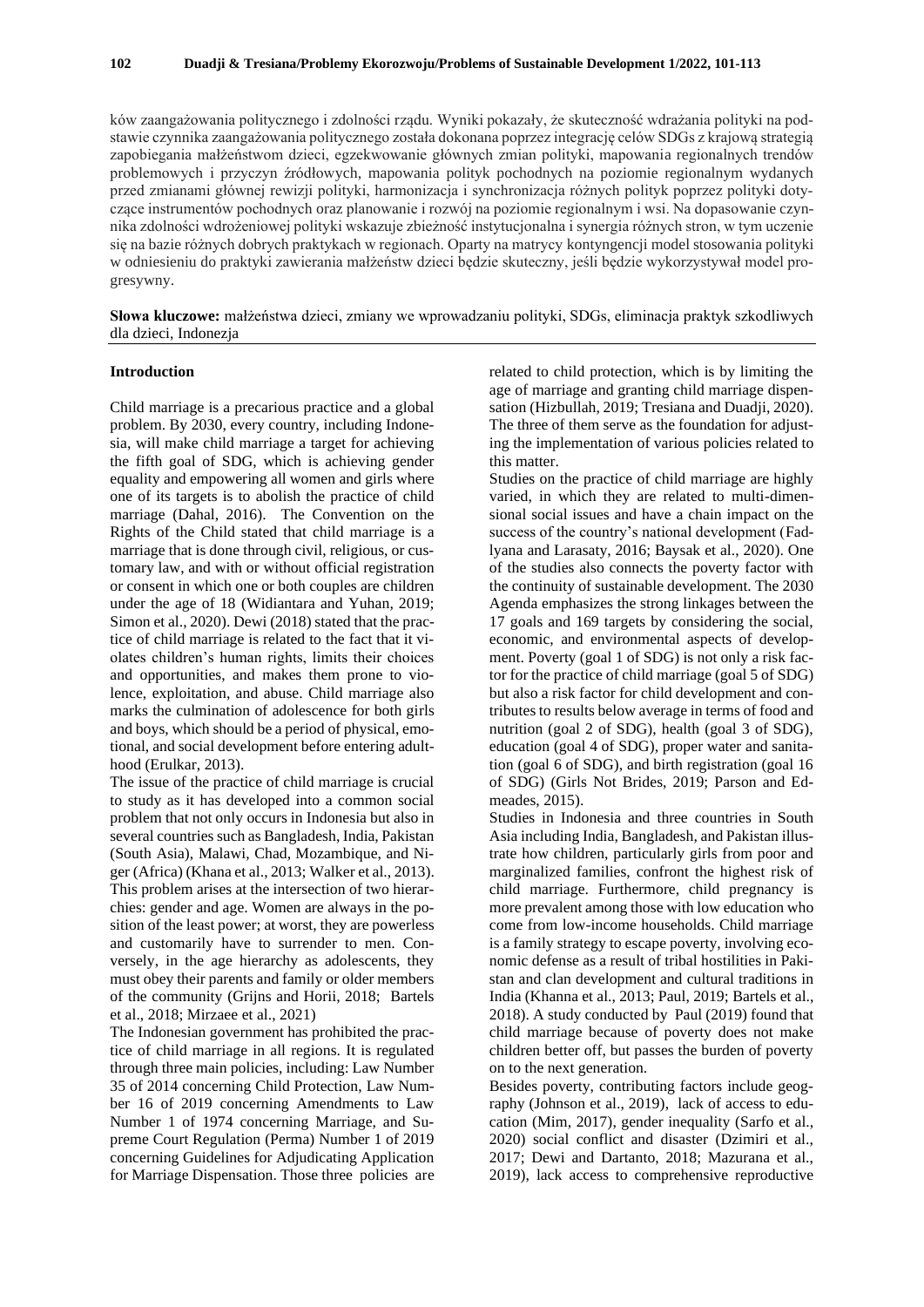health services and information (UNICEF, 2018; Salam et al., 2016), social norms that reinforce particular gender stereotypes (for instance, women should marry at a young age) (Gemignani and Wodon, 2015), culture (interpretation of local religions and traditions) (Karam, 2015; Saskara, 2018). Other aspects like matchmaking and society's acceptance of child marriage become the driving factors for the practice of child marriage (Yusha, 2020).

Several recent studies and research in Indonesia showed that the most powerful relevance is not only to poverty but also to disasters and geography. In certain conditions such as natural disasters and humanitarian crises, child marriage has increased threefold. The reasons, among others, are that parents intend to get rid of economic burdens, safety factors, and fear of unwanted pregnancy. Natural disasters and humanitarian crises commonly give families a feeling of insecurity. This condition is oftentimes a reason for families to marry off their daughters as a form of protection (Pettay et al., 2020; Dewi and Dartanto, 2018; Haryanto, 2012). Moreover, living in a rural geographic area also becomes a risk factor for child marriage (Yulanda, 2019; Bappenas, 2018).

The practice of child marriage involved complicated implications relating to how children can develop their health and nutrition, welfare and education, and the environment where they grow. It is highly related to the continuity of the nation's generation. Recognition of the SDGs that children are agents of change and torch-bearers for sustainable development clarify the relationship between the practice of child marriage and the development of future human resources of a nation (Sheehan et al., 2017). Five challenges due to the practice of child marriage that can adversely affect human resource development in the future include: the potential for failure to continue education; the potential for increased maternal mortality; the potential for increased infant mortality (IMR); the potential for increased domestic violence and divorce; and finally the potential for economic loss with an estimated of at least 1.7% of gross domestic income (GDP) (Rabi et all, 2015).

Diverse problems and challenges in achieving the goals and targets of the SDGs require not only social adjustment but also the way to change the implementation of specific policies based on regional development. (Bappenas, 2018; Febryano et al., 2021). This case attracts attention not only from scholars but also policymakers. Children must grow optimally and become excellent and competitive human resources with the guaranteed risk of the practice of child marriage. Several studies have observed that child marriage is only related to factors such as family resilience, (Baumont et al., 2020), mentoring model (Astrid, 2019), and optimizing children's capacity (Lo Forte et al., 2019). However, researchers rarely disclose how the contingency analysis model (commitment factor and policy implementation capacity) should see the success of these factors and the effectiveness of implementing policies in handling the practice of child marriage.

The research objective of this study was to analyze the success of the factors and the effectiveness of the implementation of policies in handling the practice of child marriage in achieving sustainable goals in Indonesia. The resulting policy recommendations will be useful for related policymakers and stakeholders to realize a just, equitable, inclusive, and sustainable management of handling detrimental practices, as well as consider local ideas and initiatives.

#### **Methods**

This study mapped child marriage using a profile approach based on the development of the main areas of development planning in Indonesia (Ministry of National Development Planning, 2018). It aims at determining the characteristics of child marriage in each area of development planning so that policy recommendations will be specific and sustainable for each region.

Data sources on child marriage in Indonesia in the last four years were collected from the Ministry of National Development Planning. Data obtained from 34 provinces in Indonesia were divided into four regions based on the main areas of development. Region A consists of five provinces, including Aceh, North Sumatra, West Sumatra, Riau, and Riau Islands; region B consists of 11 provinces, including Jambi, South Sumatra, Bengkulu, Bangka Belitung Islands, Lampung, Banten, Jakarta, West Java, Central Java, Yogyakarta, and West Kalimantan; region C covers six provinces, including East Java, Bali, Central Kalimantan, North Kalimantan, East Kalimantan, and South Kalimantan; and region D consists of 12 provinces including West Nusa Tenggara, East Nusa Tenggara, West Sulawesi, South Sulawesi, Southeast Sulawesi, Central Sulawesi, Gorontalo, North Sulawesi, Maluku, North Maluku, Papua, and West Papua. The population of underage married children was divided into 4 groups: year 1 (2016), year 2 (2017), year 3 (2018), and year 4 (2019).

Profile analysis was performed using multivariate variance (MANOVA) and SAS 9.4 application (Huberty and Olenjnik, 2005; Da Silva et al., 2015). The procedures and steps taken included: First, using Box's M test to check the assumption of homogeneity of the variance-covariance matrix Box (1949). The null hypothesis is rejected if the data from all groups have the same variant-covariance matrix, which is called heterogeneous. The next step was to check the data distribution from which the multivariate data should be distributed normally for each group. We used the Shapiro-Wilk test for univariate normality test and skewness and Mardia kurtosis for the multivariate normality test. Subsequently, deepening the profile analysis was carried out through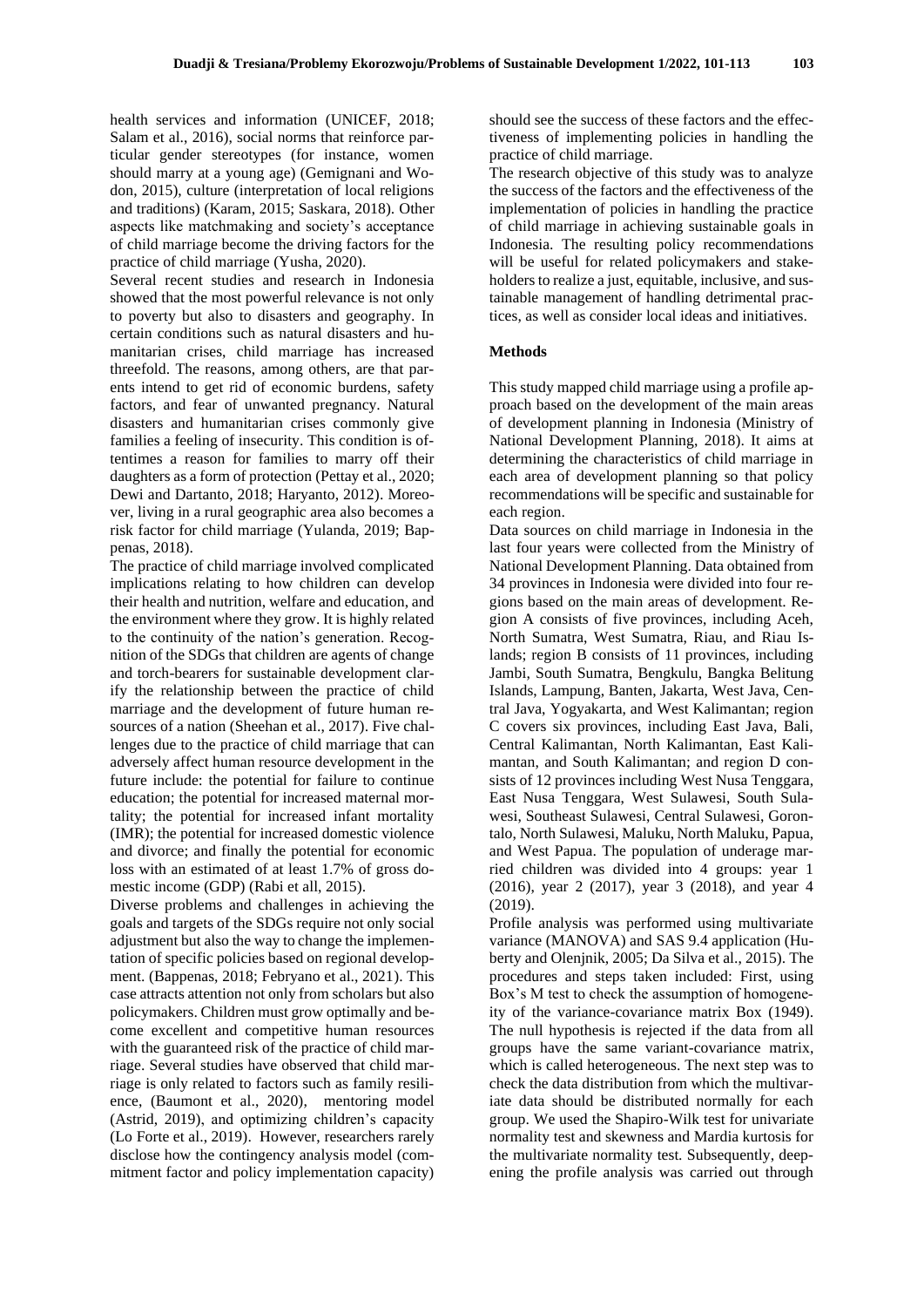several tests. We reject the null hypothesis if the values of all those tests are less than an alpha level of 5%, or if the F statistic exceeds the critical value. If only the first hypothesis is the area of rejection, then the last two hypothetical tests are not performed as they are deemed meaningful (Usman, et all,2013; Sabbag, 2019; Khattree and Naik, 2005).

This study also used desk review and stock-taking for data collection. Desk reviews were conducted to map policy commitments, government capacity, social literature, economics, child marriage politics, and sustainable development. It aimed to enrich the concept of implementing specific policies, in line with sustainable development. The stocktaking was seen from the results of research and recent publications on policy implementation, policy changes, development strategies, planning and budgeting in international/global, national, and local, and some lessons learned/local initiatives.

Data collected through profile analysis, desk review, and stock taking was reviewed using contingency analysis (Lester, 1994). The contingency matrix was used to see support for strategic policy implementation models for governance in handling the practice of child marriage. The contingency model in realizing fair, equitable, inclusive, and sustainable governance was considerably influenced by two factors, including the commitment and capacity of the government. The government's commitment was observed when it provides support through data recognition and policy strengthening. Government capacity was observed when it has a good coordination mechanism and the ability to bridge the interests of various stakeholders. Based on these two factors, the government's ability to implement policies was divided into 4 categories (Figure 1), including: (a) Progressive is implementation with high policy commitment and government capacity characterized by the utilization and recognition of specific data/evidence, enforcement of main policies, harmonization, synchronization of main and derivative policies, central and regional institutions, coordination and synergy in central, regional, and village levels; (b) Delayer is low policy commitment and high capacity; (c) Struggler is high commitment, but with inadequate capacity (d) Regressive is insufficient commitment and capacity.

|                                                     | Government Capacity |            |
|-----------------------------------------------------|---------------------|------------|
| Government                                          | High                | Low        |
| Commitment                                          |                     |            |
| High                                                | Progressive         | Struggler  |
| Low                                                 | Delayer             | Regressive |
| Figure 1. Contingency Matrix, source: Lester (1994) |                     |            |

All publications were read by a team of writers who then performed thematic categorization of the findings in the publication. The results of the categorization were then analyzed by considering the profile analysis. Then, the analysis of changes in policy implementation was triangulated by the research team and subsequently elaborated in the discussion section.

#### **Results and discussion**

#### **Results**

#### **Profile of Child Marriage in Indonesia**

The profile of child marriage is an overview of the current trends in the practice of child marriage in particular areas, which illustrates the root of the problem and the basis for recommendation proposals. It becomes one of the ways the government can achieve successful implementation of policies and programs. Mapping child marriage trends was performed by using MANOVA profile analysis with SAS 9.4 software as shown in Figure 2. It shows that each region has different characteristics in the four main development areas (Region A, B, C, and D).

Figure 2 shows the order of cases of child marriage based on the four main area divisions in Indonesia as follows: region C (East Java, Bali, Central Kalimantan, North Kalimantan, East Kalimantan, and South Kalimantan) has the highest number of cases of child marriage, followed by region B (Jambi, South Sumatra, Bengkulu, Bangka Belitung Islands, Lampung, Banten, Jakarta, West Java, Central Java, Yogyakarta, and West Kalimantan), region D (West Nusa Tenggara, East Nusa Tenggara, West Sulawesi, South Sulawesi, Southeast Sulawesi, Central Sulawesi, Gorontalo, North Sulawesi, Maluku, North Maluku, Papua, and West Papua), and finally region A (Aceh, North Sumatra, West Sumatra, Riau, and Riau Islands). The trend of cases in each region seems remarkable. This trend fluctuated in region C over the years. Meanwhile, in regions B and D, this trend only converged in the second year; however, for the following years, the trend was similar to the initial year of data. In region A, the trend shows that the cases occurring every year have an average relative value equal to the highest number of child marriage cases.

The suspected root cause is used as an evidence base of policy to deal with the practice of child marriage. Akoglu, et al. (2015) argued that mapping with presumptions would lead to an anomaly of accuracy in the analysis of results. In region C, the suspected root cause for a large number of child marriages is low access to education services, especially, education services that support knowledge of sexual and reproductive health. It is because coverage of quality education services is also essential in children's growth. The suspected root cause in region B is a high poverty rate. The proposed policy solution for region B is to improve the capacity of primary caregivers for children. In addition, attempts to strengthen the child welfare system are also significant, for instance, social assistance and protection programs. The impact of child marriage will be ex-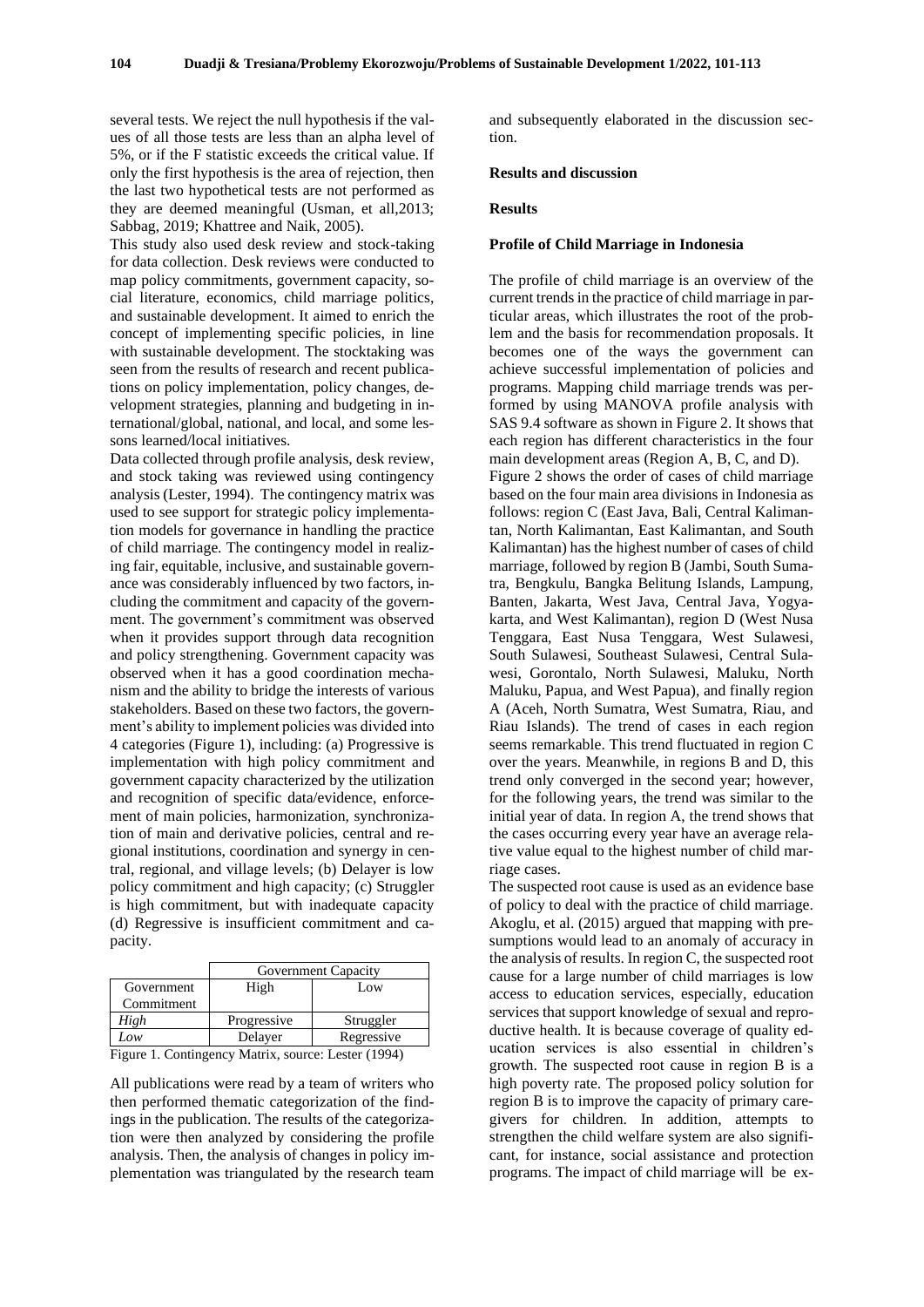

Figure 2. Region Group Profiles for Marriage Rate Profiles

perienced not only by children who marry early but also by those born from such marriages, and it has the potential to establish intergenerational poverty. In region D, the possible root cause is a low level of health awareness. The proposed recommendation is to apply a social participation model (Duadji and Tresiana, 2018a) for all ages through community forums in order to strengthen awareness of health and prevent child marriages in the coming years. Lastly, in region A, the number of cases tends to be stable each year, and thus strengthening statutory policies is highly recommended. An empirical study conducted by Duadji dan Tresiana (2018b) pointed out that collaborative governance-based city programs can be implemented as a proper policy of each district government that can be established holistically, interactively, and sustainably.

In general, this study identified several interrelated factors that are considered related to the practice of child marriage, including education, health, psychology, poverty (economy), geographical conditions, disasters, and state failure. Several factors simultaneously act as a driving force and a defense to avoid the practice of child marriage as long as it is implemented using the right approach.

The damaging impact of child marriage, particularly for girls, is a pregnancy that occurs at an early age and vulnerability to maternal and child mortality. Pregnancy and childbirth complications are recorded to be the second leading cause of death for women aged 15-19 years with diverse health risks being faced. The high number of marriages before the age of 15-18 years is potential to increase the maternal mortality rate (359/100,000 births), infant mortality rate (32/1000 births), and malnourished babies (4.5

million/year) leading to generation loss in the future (Duadji and Tresiana, 2020). Irani and Roudsari (2019) and Efevbera et al. (2017) linked reproductive organs that are not ready for intercourse and pregnancy with an increased risk of cervical cancer. The risk of children being born due to the physical condition of pregnant women at an early age, who are still growing and need nutritional intake, results in insufficient nutritional intake for the baby in the womb, impact the fetus's body, and improper brain growth. The fetus will be born in malnutrition such as low body weight and height. Imperfect brain growth while in the womb leads to lower intelligence for babies and children compared to those born to women over the age of 21. It shows the need to provide quality education and inclusive sexual and reproductive health rights (SRHR) services. Comprehensive sexual education programs in Pakistan, Peru, and Kenya indicate that they have a significant role in reducing early pregnancy and child marriage. It can be a solution to prevent child marriage, particularly in region C.

Psychologically, child marriage has a damaging effect because the children are not emotionally stable (Aulia and Darmansyah, 2020). This condition increases the vulnerability to domestic violence (KDRT), in which 44% of girls who marry early experience domestic violence with high frequency and 56% with low frequency. Cases of marriage at a young age (12-21 years) three times more end in unilateral divorce, victims of sexual violence and pedophilia, which cuts off access to education and the world of work.

Another impact of child marriage is impoverishment (Dewi and Dartanto, 2018). Children from families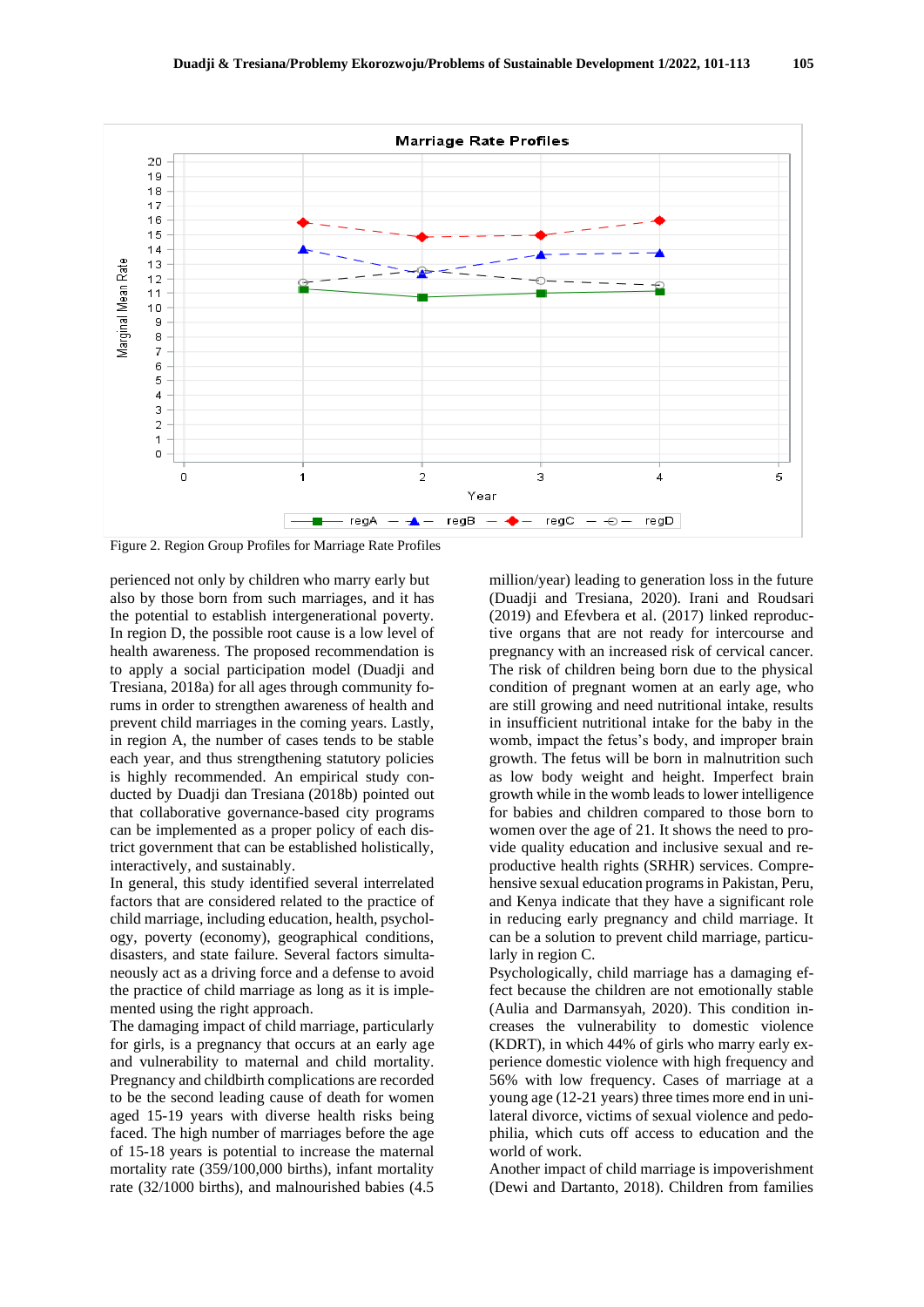with a low-income economic quintile are most at risk of child marriage. Poverty becomes the major driver of marriage, particularly for girls in developing countries. The impoverishment encountered by these children has the potential to develop new impoverishment and strengthen the poverty chain.

Other driving factors include geography and disaster. The data show that girls in rural areas are twice as likely to marry at a young age compared to girls in urban areas. Rumble et all., (2018) stated that the factor of living in rural areas has a high risk for children to marry early. Marshan, et al. (2013) found that girls living in urban areas are more likely to have opportunities outside of marriage and childcare than those living in rural areas. It may indicate the need to intervene at the regional level, particularly in rural areas, to prevent or respond to the practice of child marriage. Increasing the involvement of the village government also serves as one of the strategies that can be performed, such as the practice that occurred in several villages by forming a child-friendly village child protection group (KPAD) (Duadji and Tresiana,2020). The literature study also found that the risk of girls who are married off is higher in situations following a natural disaster. A study conducted by Dewi and Dartanto (2018) showed that in Indonesia, India, and Sri Lanka, child marriage has increased due to the force to marry a widower after the tsunami. In some cases, marriages occur to receive government assistance specifically given to those who get married and start a family.

Finally, child marriage affects the failure of the state to implement programs and attempts to improve the quality of human resources (HR). It resulted in the country losing economic and political opportunities in international relations (Al Mamun, 2019). A poverty alleviation policy is not enough, in which a child protection system, child welfare in social assistance and protection programs, and child care are needed to be strengthened.

## **Government Commitment: Strengthening Policies on Handling the Practice of Child Marriage**

The government's commitment is a factor in the effectiveness of declining the number of the practice of child marriage. Its success can be observed from the integration of the SDGs into national, regional, and village planning, enforcement of key policies and mapping, as well as synchronization and harmonization of various related derivative policies.

The government has determined a vision to protect children's rights and human resource development for future generations of the nation. Three major national policies as a fundamental aspect of the prevention of child marriage include: *First,* Sustainable Development Goals (SDGs). Child marriage is included in goal 5: achieving gender equality and empowering all women and girls, in which one of the targets is the abolishment of child marriage. It has become the

foundation for various national policies; *Second,* integrating the target of Sustainable Development Goals (SDGs) related to reducing the number of the practice of child marriage into the National-Medium Term Development Plan (RPJMN) of 2020-2024 as stated in Presidential Regulation Number 18 of 2020. The number of the practice of child marriage is targeted to decline from 11.2% in 2018 to 8.74% in 2024; *Third*, implementing the RPJMN of 2020- 2024 policy direction and strategy into the National Strategy for the Prevention of Child Marriage (STRANAS PPA).

The government's attempts in implementing the National Strategy for the Prevention of Child Marriage (Stranas PPA) are performed through enforcement of key policies, mapping, harmonizing, and synchronizing policies. Some of which are carried out as follows:

- a. Strengthening the implementation of three main policies associated with child protection and policies for regulating the age of child marriage.
- b. Integrating the national strategy for preventing child marriage which is led by the national planning agency.
- c. Integrating the issue of child marriage into the indicators of the Child-Friendly City Program and initiating a national campaign to end child marriage which is led by The Ministry of Women's Empowerment and Child Protection.
- d. Mapping and harmonizing various forms of existing policy is carried out by the government to achieve the target of reducing the number of the practice of child marriage. 17 Regional Regulations in Cities and Regencies, 12 regulations at the village level, 20 Circular at the Village/Sub-District level were issued before the new marriage law was passed. Therefore, it is necessary to observe and adjust to the development of existing policies. The regulation of child marriage in regional regulations remains an appeal and notification if the practice of child marriage becomes a matter that must be watched out together. Harmonization is required so that various regulations at the central and regional levels can be harmonized, mutually supportive, and effective in their implementation in the field.
- e. Synchronization between laws is also extremely urgent. The synchronization among them: *first,* synchronization of Law Number 16 of 2019 concerning Marriage that still needs to be synchronized with the Supreme Court Regulation (Perma) Number 1 of 2019 concerning Guidelines for Adjudicating Application for Marriage Dispensation. This attempt is made to the consistency and firmness of judges in deciding dispensation cases in line with the spirit of preventing or rejecting child marriage. Second, the synchronization between Law Number 7 of 2017 concerning General Elections and Law Number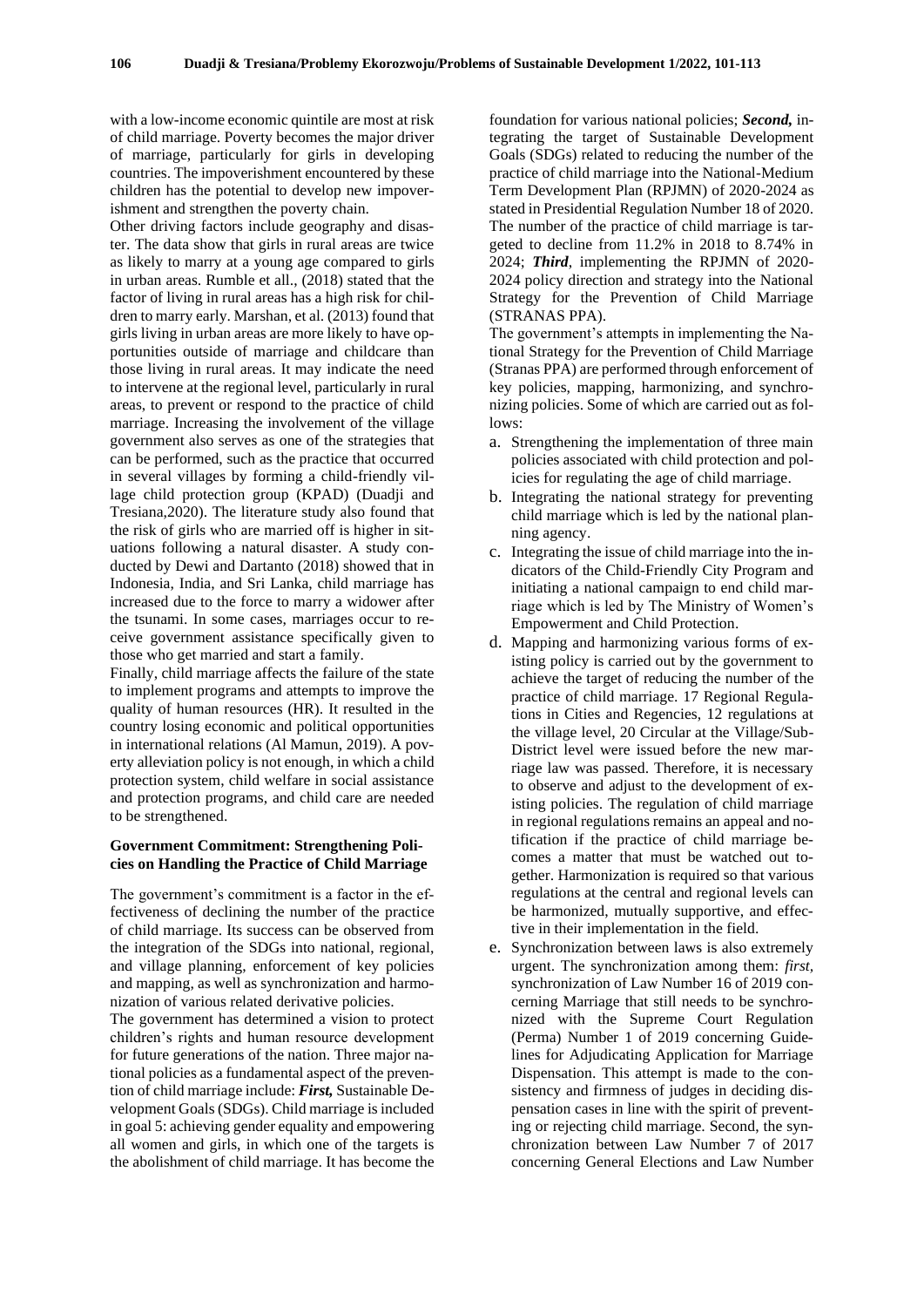16 of 2019 is performed to create consistency regarding the provisions of voters who still use the age limit of 17 years or are married or have already been married. Third, Law Number 24 of 2013 concerning Population Administration that still uses the age limit of 17 years or is married or has been married for citizens who are required to have an electronic identity card. The government strives so that the two regulations do not have the potential to open up gaps of tolerance or loosening of the practice of child marriage. Synchronization ensures the integration of the main policies in the derived policies.

Various supports in the form of rules and regulations at different kinds of levels of government have the potential to prevent child marriage. It aims to improve, strengthen, and formulate derivative policies that do not conflict with the main policies and establish synergies of development plans and programs at all levels of government, including central, regional, and village. Duadji and Tresiana (2020) and Febryano (2021) stated that although the practice does not disappear suddenly, rules and regulations can be a considerable political statement against child marriage, particularly for areas where child marriage remains a culture. Upstream approaches like the formation of regulations and norms take a long time, and their effectiveness needs to be reviewed. Study support is required to understand regulations or sanctions that have a positive impact on the prevention of child marriage.

#### **Government Capacity as Policy Executor**

Government capacity is a factor in the effectiveness of policy implementation. Its success is observed from the existence of institutional convergence and synergy among various stakeholders, including at the central, regional, and village levels in taking lessons from various good practices in the regions.

The implementation of each strategy at all levels is escorted by the ministries/agencies, sectors, and related stakeholders, including:

- a. At the national level, it will be escorted by Bappenas, KPPPA, Ministry of Religion, Ministry of Education and Culture, BKKBN, Ministry of Health, Ministry of Youth and Sports, and the Regional Representative Council (DPD).
- b. At the regional level, it will be escorted by Regional Government Organizations (OPD) related to women's affairs and child protection, such as the PPPA and KB Service, the Education Office, the Health Service, the Social Service, P2TP2A, youth organizations (OSIS, Mosque Youth Forum), children's forums in various levels, etc.
- c. At the village level, it will be escorted by the village head, children's forum,

## PATBM, Mosque Youth Forum, OSIS, teachers, GenRE, etc.

The synergy, commitment, and active role of local governments in implementing policy are reflected in their integration in regional development planning at the provincial, district, and city levels through several policy instruments including: Law Number 23 of 2014 concerning Regional Government. The regional government synergizes, harmonizes, and integrates into Regional-Medium Term Development Plan (RPJMD) and Regional Government Work Plan (RKPD); Ministry of Internal Affairs Regulation Number 64 of 2020 concerning Guidelines for the Preparation of Regional Revenue and Expenditure Budget (APBD) for children's programs. Besides, the local government developed the Institutional Formation of Regional Technical Implementation Unit (UPTD) for the Protection of Women and Children to strengthen the institutional aspect.

A study by Plan Indonesia and Coram International (2015) illustrated the synergy of various parties including taking lessons from various good practices in the regions as efforts made to abolish child marriage in Indonesia. Some of the programs include programs to improve access to education and information on the reproductive health of adolescents in Rembang, Sukabumi, and West Lombok; programs to strengthen the environment to enable the fulfillment of the sexual and reproductive health rights of children in Mataram City and North Lombok District; Programs to provide life skills education to face the world of work in Sikka, Nagekeo, and Lembata Districts. All of them are local initiatives that can leverage success at the community level. Stakeholder coordination is a great potential to support efforts to prevent child marriage.

#### **Discussion**

The development process adopting the paradigm of pursuing growth, is centralized, focuses on infrastructure, and ignores environmental conservation affect the abandonment of some vulnerable groups of the community, including children. Watson (2021) stated that children must bear multiple vulnerabilities, not only double vulnerabilities but also triple vulnerabilities. Various risks must be confronted by children in remote villages, those in indigenous communities, those with disabilities, those in refugee camps, and those from minority groups (religion/belief, ethnicity/custom, gender identity, and sexual orientation). One of the forms of vulnerability confronted by them is marriage, and this vulnerability is further increased by *a regressive model of policy implementation*, marked by the absence of policy commitment and government capacity (Lester, 1994). This condition is likely to fail in achieving the Sustainable Development Goals.

Girls Not Brides (2019) mentioned that one of the principles in the Sustainable Development Goals is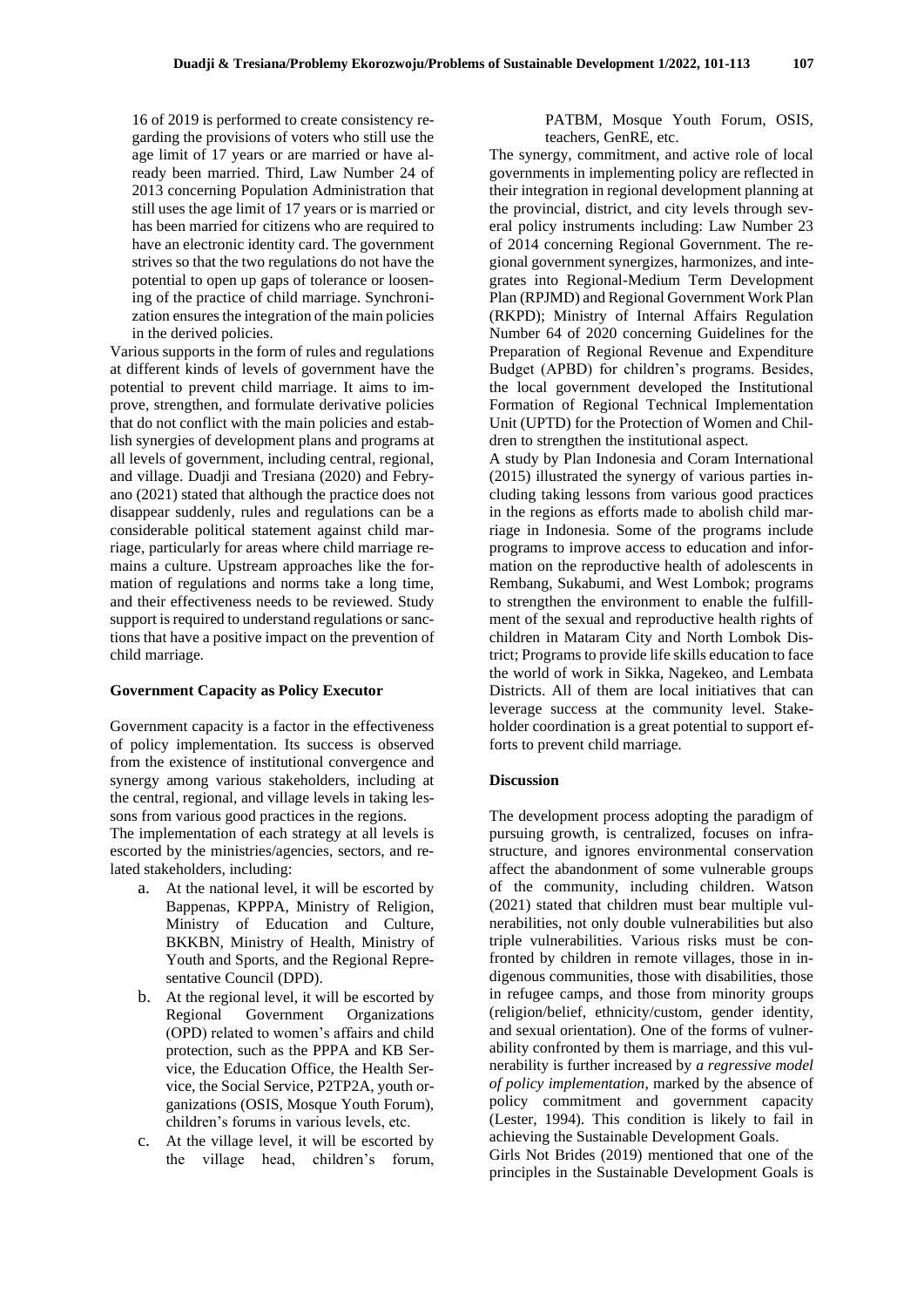No One is Left Behind. This principle of inclusiveness is beyond the male-female category and includes vulnerable groups of children who have been marginalized and forgotten in development. Some of the emphasis of the Sustainable Development Goals (SDG) for children include justice and equality, children as agents of change, and children as torch-bearers for sustainable development. It indicates that the government's capacity is directed at the welfare of children. The basic rights of children in a region/country are an essential marker of progress in the process of realizing the SDGs.

Child marriage is not a mono-factor problem. The socio-cultural system, particularly government policies, becomes one of the issues that must be faced by several countries, especially Indonesia (Sunaryanto, 2019). Bappenas (2018) recorded data from international organizations including United Nation Development Economic and Social Affairs (UNDESA) which placed Indonesia in second place in the number of child marriages following Cambodia; The Council of Foreign Relationship (CRF) said that Indonesia is one of the ten countries with the highest number of child brides/grooms. One in five girls in Indonesia are married under the age of 18; research conducted by the United Nations organization that focuses on protecting the rights of children and young people, the United Nation Children Fund (UNICEF), revealed that that one in six girls in Indonesia is married before the age of 18 or as many as 340.00 people. Meanwhile, 50,000 girls are married under the age of 15 each year.

Two factors that contribute to the high practice of child marriage are socio-cultural (Ahonsi et al, 2019) and government policy factors, which include government capacity (Lester, 1994). The socio-cultural factor is reflected in the perspective in seeing children. Today's children are adults in the future so that the growth and development throughout the child's lifespan will affect their chances and quality of life. A study by Duadji and Tresiana (2020) described children, particularly the female sex, for example, that the loss of opportunities to grow and develop at the age of the child will result in adult women losing the opportunity to gain access to decent and legal work. The low capacity of women's leadership results in low participation of women in policy formulation and decision making, the more vulnerable to violence and discrimination, the downturn in women's health status and quality of life.

Studies in several countries in India, Pakistan, Bangladesh, Zimbabwe, Syria, Kenya, including Indonesia, have a socio-cultural perspective of the interconnected value of children, influencing the high rate of child marriage (Seth et al., 2018; Dahal, 2016; Khanna et al., 2013; Bartels et al., 2018; Mirzaee, 2021; Dewi, 2018). Girls remain placed as subordinates because of the patriarchal culture and client patrons such as in Indonesia, conflict conditions and family resilience in Syria, Pakistan, and Bangladesh,

and traditions and clan development in India. These countries show that their viewpoint and perspectives on the value of girls are not considered in terms of age, but physically, affecting the opportunity to access formal education so that the dropout rate experienced by girls is higher than that of boys. This state makes women more vulnerable to poverty. The poverty chain has implications for the perception of girls as a burden on the family. Therefore, there is an idea that the sooner the marriage is done, the faster the burden on the family will be reduced. The number of the practice of child marriage occurs mostly in lowincome families. The lack of information related to sexual education contributes to the emergence of unwanted pregnancy conditions. In this state, the major choice that is often taken is to marry off the child.

The factors of policy and government capacity also contribute to the widespread practice of child marriage (Simon et al, 2020). It affects how the process of making, improving, and enforcing policies becomes a problem that occurs in many countries, including Indonesia (Nugroho, 2012). Indonesia has ratified several international conventions associated with girl protection from the practice of child marriage, including the Convention on the Rights of the Child which was ratified by Presidential Regulation No. 36 of 1990, Convention of the Elimination of All Forms of Discrimination Against Women (CEDAW ) which was ratified through Law Number 7 of 1984, the International Convention on Civil and Political Rights (ICCPR) which was ratified through Law Number 12 of 2005, and the International Convention on 10 Economic Social and Cultural Rights (ICESCR) which was ratified by Law Number 11 of 2005.

In Indonesia, the practice of child marriage is considerably related to the dualism of the prevailing regulations, which is Law Number 1 of 1974 concerning Marriage and Law Number 35 of 2014 concerning Child Protection. There is a clash in Indonesian government policies regarding the recognition of the age of marriage of the age of 16 years (in the Marriage Law) and the recognition of the age category of children of the age of 18 years (in the Child Protection Law). Revision of the marriage law through Law no. 16 of 2019, which raises the minimum age limit for marriage for boys and girls to 19 years does not necessarily guarantee that the practice of child marriage can be avoided. Marriage regulations allow submission of marriage dispensation if the bride and groom do not meet the minimum age requirement for marriage through a judge. A study conducted by Hizbullah (2019), described several related issues associated with marriage dispensation that has further expanded the practice of child marriage, including: an increase in application for marriage dispensation, granting of dispensation by judges, unwanted pregnancies, and premarital sex proposed by families. Granting by the judges is concerned with subjectivity involving considerations of values, norms, and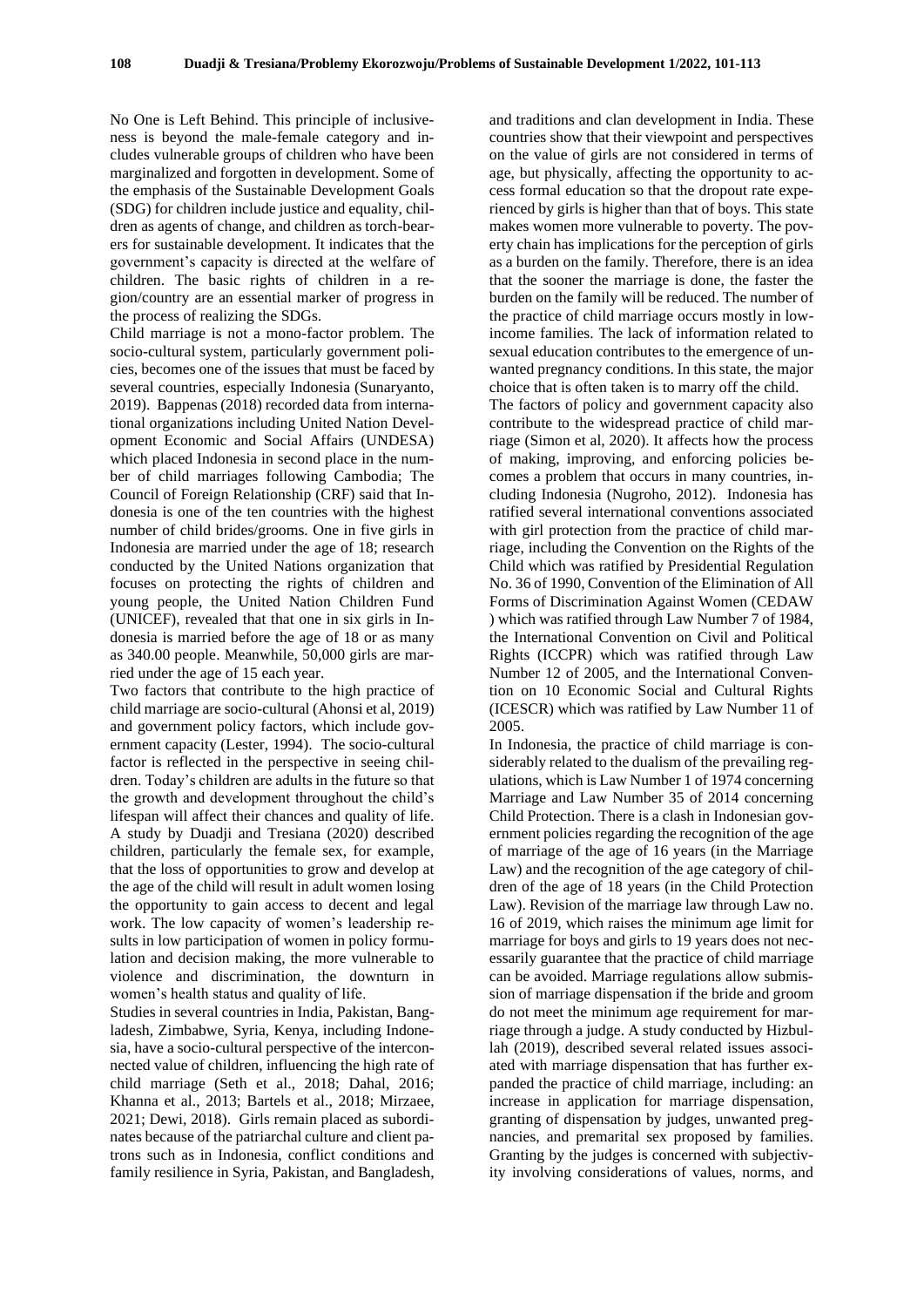culture by adopting parental concerns. Likewise, the Child Protection regulation states that parents and the community are obliged and responsible for preventing child marriage. However, in reality, many children are still forced to marry at an early age and this is socially legitimized by families and society (Duadji and Tresiana, 2020; Rumble et al., 2018; Saskara, 2018; Pettay et al., 2020).

Based on this illustration, it can be seen that the challenges and potential for minimizing the practice of child marriage, particularly in Indonesia, are quite complicated. Challenges include not only the need for attempts to strengthen children to be resilient and as agents of change in line with the SDGs targets but also support for policies and capacity for implementing child protection that has not guaranteed that children are protected from the practice of child marriage.

The developed contingency analysis by Lester (1994) shows the effectiveness of its implementation. The effectiveness of the implementation of policies on the handling of the practice of child marriage is performed with two adjustments, including the factors of the government commitment and capacity. *The first change* relates to the factor of government commitment through the utilization of data/evidence and strengthening policies. Mapping of data and specific evidence-based on areas, as the root of the problem and the foundation for program design performed by the government, demonstrates a shift in the understanding of children. Children are no longer merely objects of development, but become the subject of various existing programs (Ahonsi et al., 2019). Evidence-based policy model (Cairney, 2017) and experience-based studies in Australia from 2007 to 2017 (Solesbury, 2001; Hanrahan, 2017) illustrates the evolution of evidence-based policy adjustment that has contributed to the role of data/evidence in determining the success of policy decisions and the support of reliable models. Accurate information can improve the basis for decisionmaking, avoid mistakes, and set the political environment by providing evidence that results in a balance. It can improve targeting performance and sharpen the determination of priority areas, resulting in the design and implementation of area-based targeting methods. This process with multiple effects has a further effect on the successful implementation of public policy. The failure of a country to minimize the practice of child marriage is associated with a failure to understand the key issues and root causes of each region, not leaving local needs, negating local wisdom and particularity. The mapping of root causes according to a grouping of uniform/contiguous regions connect with essential policies in a country.

*Strengthening regulations* and strategies for implementing measurable and systematic national strategic policies in harmony among stakeholders at cen-

tral, regional, and village levels is one form of government commitment. Determining the direction of the national development policy for child protection is performed by strengthening the child protection system that is responsive to the diversity and characteristics of the child's living space. Mapping, harmonization, synchronization, enforcement of regulations, and filling in regulatory gaps are performed to achieve the target of minimizing the number of the practice of child marriage, harmonizing various regulations at the central and regional levels, mutually supporting and effective in their implementation in the field. It is crucial as a tool for policy review and to improve the quality of policies so that they are right on target (Lo Forte,2019; Febryano, 2021). The actions are done for a collective movement to eliminate the gap of tolerance or to loosen up the practice of child marriage. The encouragement for a new marriage policy change, besides being able to pave the way for all stakeholders to protect all girls from child marriage, will also require socialization regarding the changed regulations. Excellent implementation needs to be done for the Child Protection Law which stipulates that parents are obliged to prevent child marriage. Integrated attempts to prevent child marriage from non-governmental organizations and local governments are necessary to be developed. Several grassroots initiatives ranging from local assistance, the involvement of traditional leaders and local leaders can support the accomplishment of the successful implementation of the policy (Aceituno et al., 2020; Ajide et al., 2017).

*The second change,* is related to the factor of government capacity to implement policies through good coordination among stakeholders. Aligica (2006) stated that stakeholder analysis shows the extent of power/influence and the extent of the importance of each stakeholder in determining the implementation of the next coordination. Three findings of the analysis include: *the first finding*, that BAPPENAS, KPPPA, Ministry of Health, BKKBN, Ministry of Religion, and local governments have high interest and influence. The influence is obtained from the indicators in the strategic plan, in which the importance is indicated by the existence of programs that are directly oriented to prevention efforts. *The second finding*, all programs associated with the issue of child marriage prevention are present at ministries/agencies that have targeted interventions for reproductive health, adolescents, families, and women, including KPPPA, Ministry of Religion, BKKBN, Ministry of Education and Culture, and Ministry of Health. *The third finding*, power/influence is high, but the importance remains low because the programs have not been oriented towards preventing child marriage, including the Ministry of Home Affairs; Ministry of Education and Culture; Ministry of Villages, Development of Disadvantaged Areas, and Transmigration; Ministry of Youth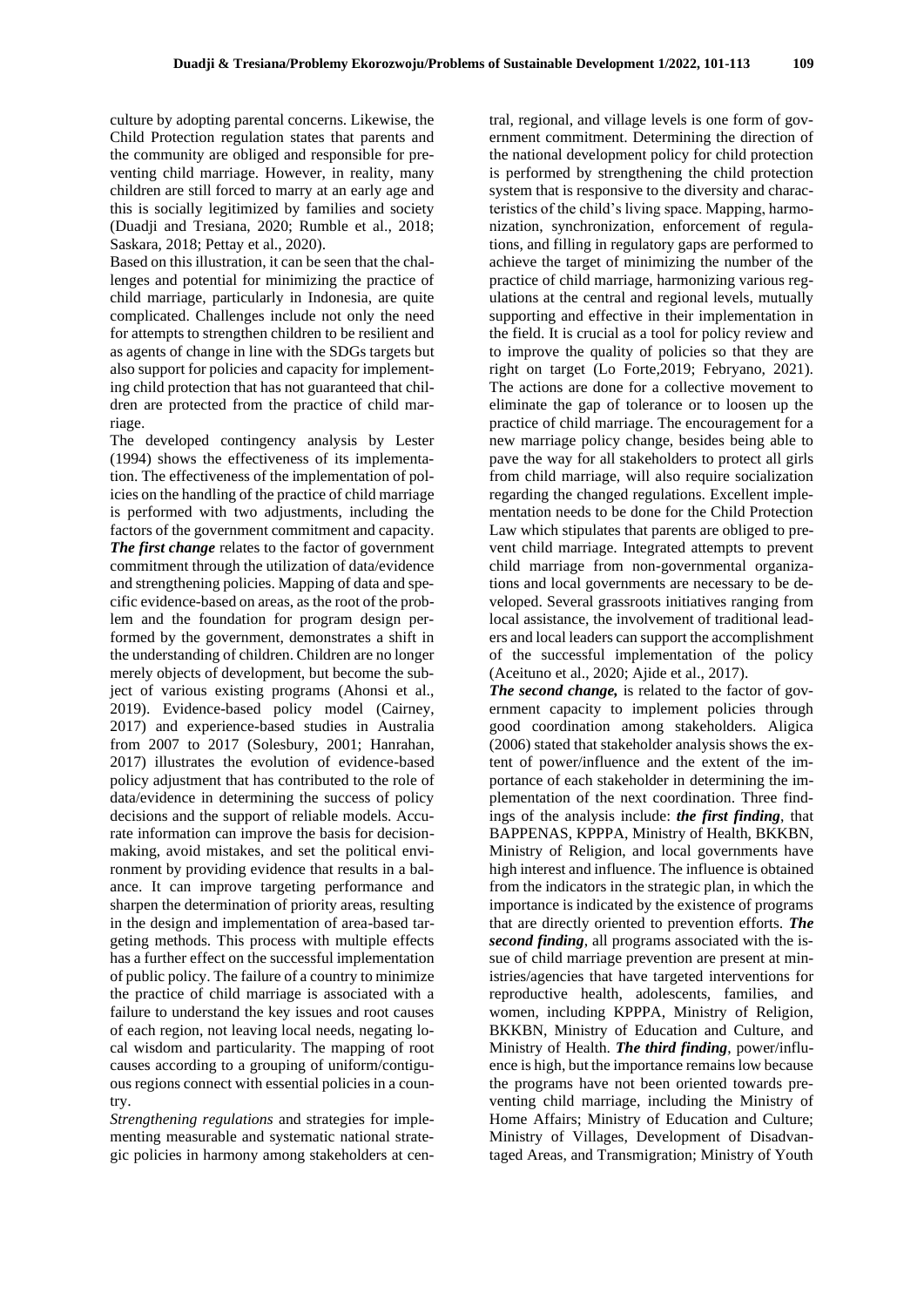and Sports; Ministry of Social Affairs; and the Ministry of Communication and Information. These ministries have direct programs concerning adolescents and youth at the regional level (Ministry of Villages and Ministry of Home Affairs) that have the potential to prevent child marriage; BPS in providing accurate data; Independent research institutes and universities, along with community organizations in conducting research also play an important role in providing data and information.

Conducting a stakeholder analysis is a huge potential for supporting attempts to prevent child marriage. Strengthening is performed through coordination and convergence by strengthening the National Secretariat as a liaison in implementation strategies, using exploratory studies, and assessing child marriage, including forming a communication strategy referring to the characteristics of the target group, socio-cultural conditions, and educational background in stages, and have specific targets in the particular time frame at the national level (Bappenas, 2018).

At the regional level, Regional Integrated Service Units were formed at the provincial, district, and city levels to strengthen the implementation of coordination and synergy of programs and activities (Duadji and Tresiana, 2020). The perspective of the approach of the social change systems theory formulates outcomes and possible strategies to accomplish the goals. Emerson et al. (2012) stated that a multisector approach is also recommended. The argument that supports this proposal is the presence of a variety of regional contexts, so it is important to accommodate the diversity of contexts through a variety of strategies. The drive for adjustments requires coordination forums integrating child marriage prevention at various levels of government with an excellent reporting and documentation model.

Policies for handling the practice of child marriage following major policy changes require an adjustment in the right model and have relevance to the policy, which gives advantages for stakeholders in realizing a fair, equitable, inclusive, and sustainable handling of detrimental practices for children. The previous policy model had a high risk of failure. The root causes and the recommendations are not based on evidence/data (Cairney, 2017), incorrect way of seeing children in development (Watson, 2021; Dahal, 2016), policy advocacy which is a weak political commitment (Febryano et all, 2021), and unintegrated implementation capacity (Emerson et al, 2012). Howlett (2017) observed the importance of the choice of policy instrument to obtain effective implementation policy design. Contingency analysis in policy implementation requires a focus on changing the conditions performed on targets by establishing data support, policies, and government capacity, at the central, regional, and village levels, including the adoption of local initiatives (Nguyen and Rieger, 2019). The choice of regressive implementation

needs to be fixed with more appropriate and sustainable options.

By using Lestern's (1994) analysis, the choice of policy implementation will be successful by employing the progressive model choices. The relevance of progressive policy implementation is based on the integration of goals of SDGs into national and local development policy and planning adjustments, convergence institutions as a coordination forum between central stakeholders, development of an integrated service unit at the local level, and the adoption of support from local initiatives in strengthening prevention models at the level of society. The results are expected to be effective in implementing a just, equitable, and sustainable management policy.

#### **Coclusions**

The implementation of policies on handling the practice of child marriage following adjustments in policies on marriage and child protection requires changing the right model and policy support. Previously, the implementation of the policy model had a high risk of failure, including the absence of evidence support, weak policy advocacy, weak synergy, and coordination among stakeholders. The contingency matrix-based policy application model for handling the practice of child marriage will be effective if it utilizes a progressive model.

Several levels for the effectiveness of policy implementation in handling the practice of child marriage include: (a) *Collaboration of the government*, nongovernmental organizations, local governments, and village governments to integrate encouraging the enforcement of main policies and synchronization on derivative policies on the practice of child marriage. Several community-based integrated child protection model initiatives; arrangements of village regulations, knowledge sharing programs, and public awareness campaigns in collaboration with the media, community activists, children, youth, and local governments; smart practices from local initiatives can be considered as *a reference role model for effective programs and activities*. (b) *The central government (Bappenas)* is necessary to lead the development of joint innovative action plans or co-design innovative solutions in a cross-stakeholder framework and perform the division of tasks and specific roles. (c) The government along with elements of the media, activists, local, and village governments, including children, establish innovative socialization and educational activities so that the practice of child marriage does not become the norm. (d) Capacity building of children through decision-making programs, area-based child protection, strengthening of children's forums. (e) Cooperation with research centers and NGOs in building data and documentation of good practices at the local level.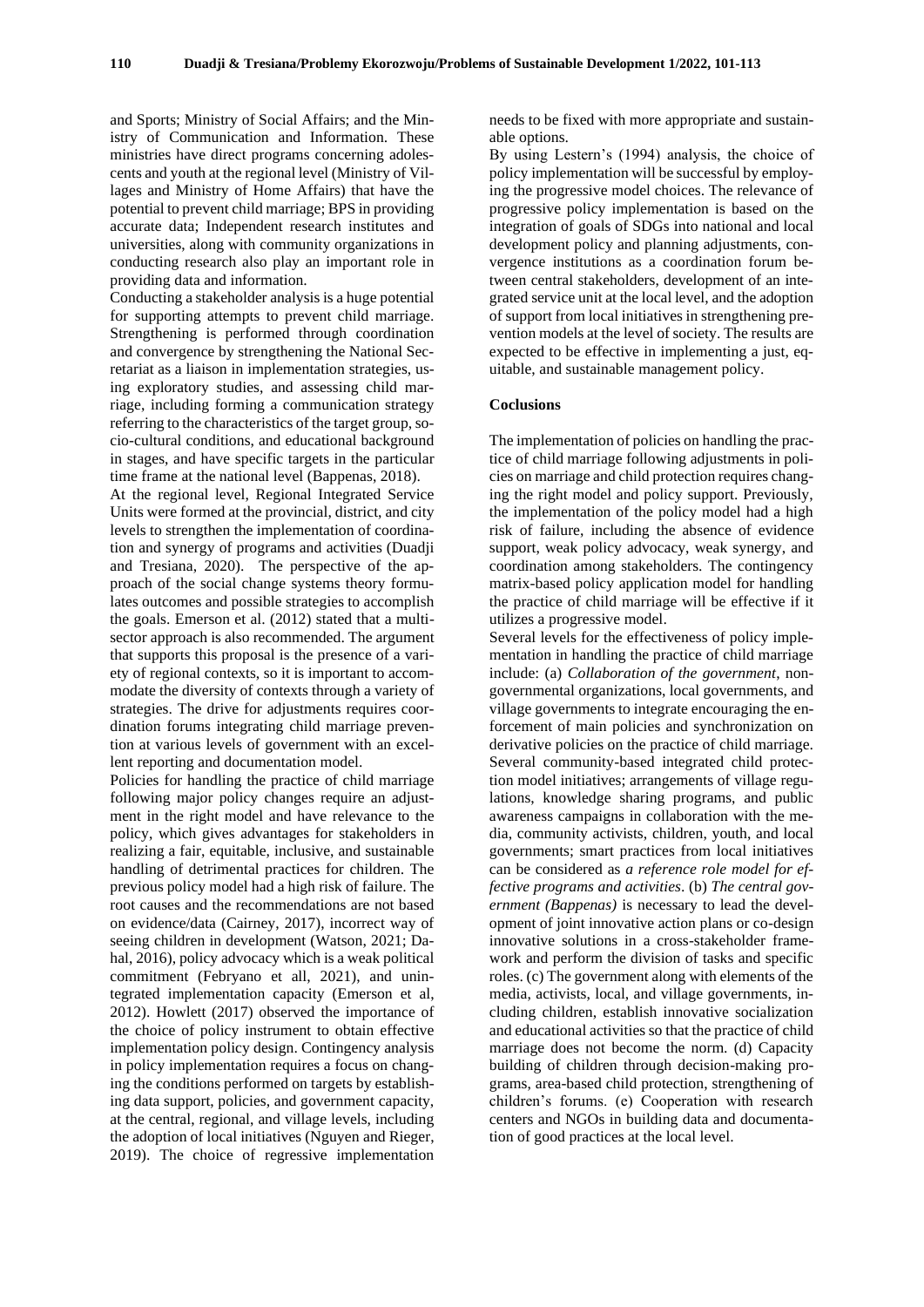#### **Acknowledgement**

Many parties and organizations became contributors, providing support and financial assistance for the preparation and completion of this manuscript. Our appreciation and respect for that, although it is impossible to mention them individually. We are grateful to the Directorate General of Higher Education, Ministry of Education and Culture of the Republic of Indonesia for funding our research. We also express our appreciation to LPPM Unila, informants, and the Government of Lampung.

## **Funding**

The author(s) disclosed receipt of the following financial support for the research, authorship, and/or publication of this article: This article is based on research funded by the Penelitian Dasar Dirjendikti Kemendikbud RI Nomor Kontrak: 4375/UN26.21/ PN/2020.

## **References**

- 1. ACEITUNO A.J., PETERSON G.D., NORSTROM A.V., WONG G.Y., DOWNING U.S., 2020, Local Lens for SDG Implementation: Lessons From Bottom-Up Approaches in Africa, *Sustainability Science,* 15: 729-743.
- 2. AHONSI B., FUSEINI K., NAI D., GOLDSON E., OWUSU S., NDIFUNA I., HUMES I., TAPSOBA P.L., 2019, Child marriage in Ghana: Evidence from a multi-method study, *BMC Women's Health,* DOI:10.1186/s12905-019-0823-1.
- 3. AJIDE O.E., STRACHAN P.A., RUSSEL A., JONES D.R., 2017, Sustainability, Corporate Community Engagement and Enterprise Development – Lessons from a Case Study in Emu-Ebendo Niger-Delta, Nigeria, *Problemy Ekorozwoju/ Problems of Sustainable Development*, 12(2): 59-67.
- 4. ALIGICA P.D., 2006, Institutional and stakeholder mapping: Frameworks for policy analysis and institutional change, *Public Organ. Rev.,* 6(1): 79-90.
- 5. AL MAMUN M.A., 2019, An Analysis of Employee Awareness on Green Human Resource Management Practices: Evidence from Bangladesh, *Human Resource Management Research*.
- 6. ASTRID A.F., 2019, Advocacy Journalism on Wedding Issues of Children in South Sulawesi, *Commodification Journal*.
- 7. BARTELS S.A., MICHAEL S., ROUPETZ S., GAR-BERN S., KILZAR L., BERGQUIST H., BAKHACHE N., DAVISON C., BUNTING A., 2018, Making sense of child, early and forced marriage among Syrian refugee girls: A mixed methods study in Lebanon, *BMJ Global Health,* DOI: 10.1136/bmjgh-2017-000509.
- 8. BAUMONT M., WANDASARI W., AGASTYA N.L.P.M., FINDLEY S., KUSUMANINGREUM S., 2020, *Understanding childhood adversity in West Sulawesi, Indonesia. Child Abuse and Neglect,* DOI: 10.1016/j.chiabu.2020.104533.
- 9. BAYSAK E., YORGUNER N., KANDEMIR G., DENIZMAN I.A., AKVARDAR Y., 2020, Is early

marriage practice a problem for women living in Istanbul? A qualitative study, *Archives of Women's Mental Health*, DOI: 10.1007/s00737-020-01067-3.

- 10. BOYLE, M.H., RACINE Y., GEORG-ADES K., SNELLING A., HONG S., OMARIBA W., 2006, The Influence of Economic Development Level, Household Wealth and Maternal Education on Child Health in the Developing World, *Social Science & Medicine*, 63(8): 2242-2254, DOI: 10.1016 / j.socscimed.2006.04.034.
- 11. BOX G.E.P., 1949, A general distribution theory for a class of likelihood criteria, *Biometrics*, 36(3-4): 317-346.
- 12. CAIRNEY P., 2017, Oxford Research Encyclopedia, Politics: The Politics of Evidence-Based Policy Making. USA, Oxford University Press, DOI: 10.1093/acrefore/9780190228637.013.268.
- 13. DAHAL G., 2016, Childhood Marriage: A Challenge to Achieve SDGs in Nepal, *Women's Health*, 2(3): 82-83, DOI: 10.15406/mojwh.2016.02.00034.
- 14. DA SILVA, RODRIGO C., DUTRA J.S., VELOSO E.F.R., FISCHER A.L., TREVISAN L.N., 2015, L.N., Generational perceptions and its influences on organizational commitment, *Management Research,* 13(1): 5-30.
- 15. DESI A.S., DARMAWANSYAH L., 2020, The Impact of Early Marriage on Women's Reproductive and Mental Health (Case Study in Ilir Talo District, Seluma Regency, Bengkulu Province), *Journal of Health Sciences:* 10(1): 54-65. http://ejournal.urindo. ac.id/index.php/keseh/article/view/735.
- 16. DEWI L.P.R.K., DARTANTO T., 2018, Natural disasters and girls vulnerability: is child marriage a coping strategy of economic shocks in Indonesia?, *Vulnerable Children and Youth Studies*, DOI: 10.1080/17450128.2018.1546025.
- 17. DEWI N., 2018, Child Marriage in Short Stories from INDONESIA and Bangladesh: Victor, Survivor, and Victim, *International Journal of Humanity Studies*, DOI: 10.24071/ijhs.2018.020106.
- 18. DUADJI N., TRESIANA N., 2020, *Lens of Social Capital and Public Administration Repositioning,* Graha Ilmu, Yogyakarta.
- 19. DUADJI N., TRESIANA N., 2018a, A participation model based on community forum as a reproductive health knowledge transaction space to increase male participation in vasectomy, *Masyarakat, Kebudayaa dan Politik*, 31(1): 1-13.
- 20. DUADJI N., TRESIANA N., 2018b, Kota layak anak berbasis collavorative governance, *Jurnal Studi Gender*, 13(1): 1-22.
- 21. DZIMIRI C., CHIKUNDA P., INGWANI V., 2017, Causes of Child Marriages in Zimbabwe: A Case of Mashonaland Province in Zimbabwe, *IRA-International Journal of Management & Social Sciences*,

DOI: 10.21013/jmss.v7.n1.p9.

22. EFEVBERA Y., BHABHA J., FARMER P.E., FINK G., 2017, Girl child marriage as a risk factor for early childhood development and stunting, Social Science and Medicine,

DOI: 10.1016/j.socscimed.2017.05.027.

23. ERULKAR A., 2013, Adolescence lost: The realities of child marriage, Journal of Adolescent Health, DOI: 10.1016/j.jadohealth.2013.03.004.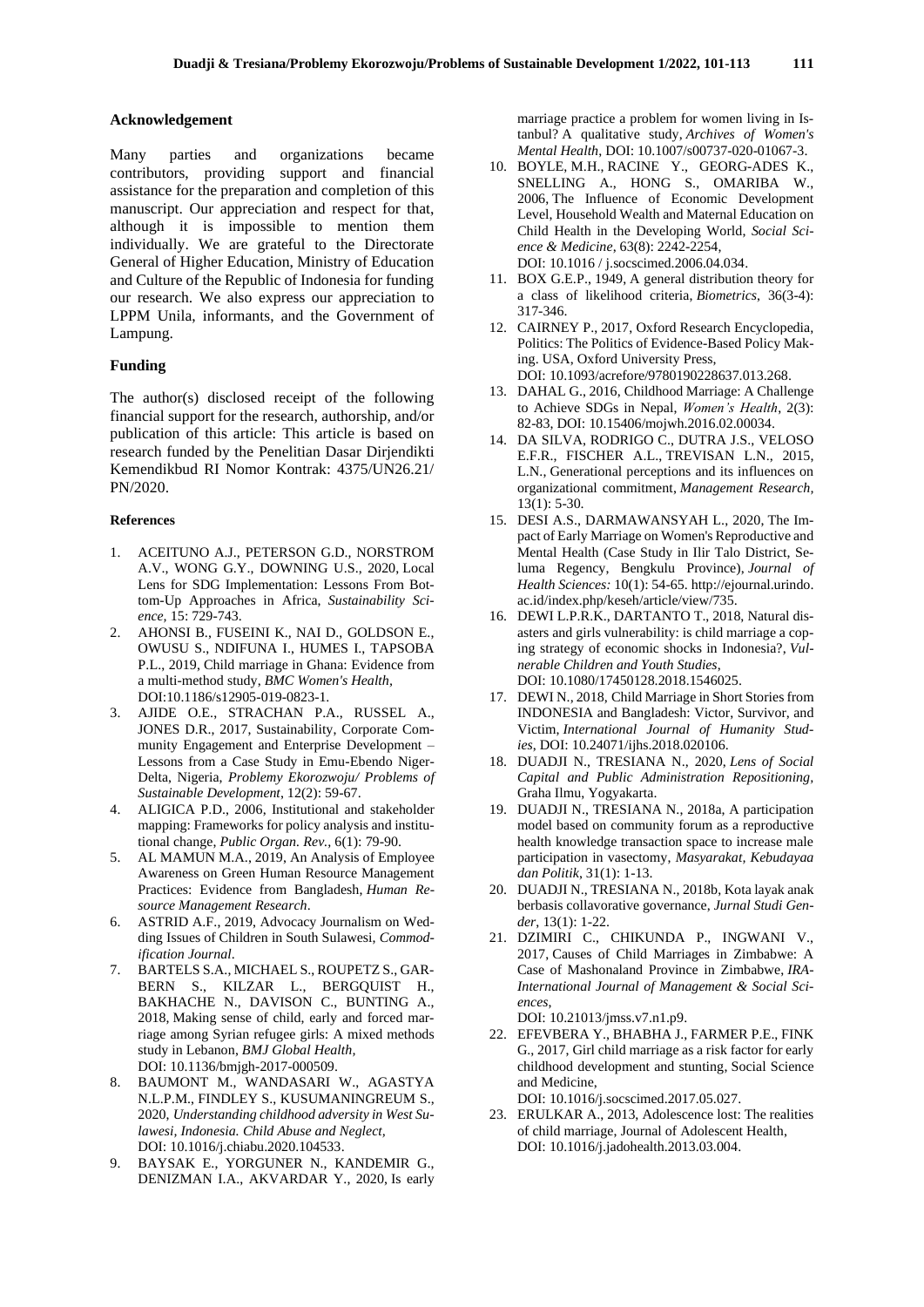- 24. EMERSON K., NABATCHI T., BALOGH S., 2012, An Integrative Framework for Collaborative Governance, *Journal of Public Administration Research and Theory*, 22(1): 1-29.
- 25. FADLYANA E., LARASATY S., 2016, Early Marriage and Its Problems. Sari Pediatrics, DOI: 10.14238/sp11.2.2009.136-41.
- 26. FEBRYANO I.G, et.al., 2021, Cantrang: A Dilemma in Policy Implementation (Case in Lampung Bay, Indonesia), *Problemy Ekorozwoju/ Problems of Sustainable Development,* 16(1): 133-142.
- 27. GEMIGNANI R., WODON Q., 2015, Child Marriage and Faith Affiliation in Sub-Saharan Africa: Stylized Facts and Heterogeneity, *The Review of Faith & International Affairs*, 13 (3): 14-47.
- 28. GIRLS NOT BRIDES, 2019, *SDGs and Child Marriage What Needs To Happen? Girls Not Brides, https://*www.girlsnotbrides.org/learning-resources/ child-marriage-and-sdgs/.
- 29. HANRAHAN F., 2017, *Using Evidence to Make Social Policy: Lessons from Australia From 2007 to 2017*, Working Paper 21 (Collaboration of Knowledge Sector Initiative, Australian Government, and the Indonesian Ministry of National Development Planning/ Bappenas), Knowledge Sector Initiative, Indonesia, https://www.ksi-indonesia.org/old/ in/news/detail/menggunakan-bukti-untuk-membuatkebijakan-sosial-pelajaran-dari-australia-sejak-2007 hingga-2017.
- 30. HIZBULLAH A., 2019, Existence of Marriage Dispensation Against the Implementation of Child Protection in Indonesia, Journal of Eve: Study of Mainstreaming Gender and Children, DOI: 10.29300/hawapsga.v1i2.2608.
- 31. HOWLETT M., 2017, The Criteria for Effective Policy Design: Character and Context in Policy Instrument Choice, *Journal of Asian Public Policy*, 11(3): 245-266.
- *32.* HUBERTY C.J., OLEJNIK S., 2005, *Applied MANOVA and Discriminant Analysis.*
- 33. JOHNSON F.A., ABU M., UTAZI C.E., 2019, Geospatial correlates of early marriage and union formation in Ghana, PLoS ONE, DOI: 10.1371/journal.pone.0223296.
- 34. KARAM A., 2015, Faith-inspired Initiatives to Tackle the Social Determinants of Child Marriage, *The Review of Faith & International Affair*, 13(3): 59-68.
- 35. KHANNA T., VERMA R., WEISS E., 2013, *Child Marriage in South Asia: Realities, Responses and the Way Forward Bangkok,* UNFPA Asia Pacific Regional Office.
- 36. KHATTREE R., NAIK D.N., 2005, *Applied Multivariate Statistics with SAS Software*, 2nd Edn., SAS Institute, Inc, North Carolina
- 37. LESTER J.P., 1994, *A New Federalism? Environmental Policy in the state in Environmental Policy in the 1990s ,* eds. Vig N. Kraft M., Congression Quarterly Press, Washington D.C.
- 38. LO FORTE C., PLESONS M., BRANSON M., CHANDRA-MOULI V., 2019, What can the global movement to end child marriage learn from the implementation of other multi-sectoral initiatives? *BMJ Global Health*, DOI: 10.1136/bmjgh-2019-001739.
- 39. MAZURAN, D., MARSHAK A., SPEARS K., 2019, Child marriage in armed conflict, *International Review of the Red Cross*,

DOI: 10.1017/S1816383120000156.

- 40. MIM S.A., 2017, Effects of Child Marriage on Girls' Education and Empowerment, *Journal of Education and Learning (EduLearn),* DOI: 10.11591/edulearn.v11i1.5130.
- 41. MINISTRY OF NATIONAL DEVELOPMENT
- PLANNING, 2018, *Indonesia Open Government Partnership National Action Plan 2018-2020*, Jakarta.
- 42. MIRZAEE Z., MAAREFVAND M., MOUSAVI M.T., POURZAND N., HOSSIENZADEH S., KHUBCHANDANI J., 2021, Stakeholders 'perspectives on girls' early marriage in Maneh and Samalqan, Iran, *Children and Youth Services Review*, DOI: 10.1016/j.childyouth.2020.105900.
- 43. MORVARID IR., ROUDSARI R.L., 2019, Reproductive and Sexual Health Consequences of Child Marriage, *A Review of literature. Journal of Midwifery Reprod Health,* 7(1): 1584-1590.
- 44. NGUYEN T.C., RIEGER M., 2019, Community-Driven Development and Social Capital: Evidence from Morocco, *World Development*, 91(C): 28-52.
- 45. PARSONS J., EDMEADES J., 2015, Economic Impacts of Child Marriage: A Review of the Literature, *The Review of Faith and International Affairs,* 13(2): 12-22, DOI: [10.1080/15570274.2015.1075757.](https://translate.google.com/translate?hl=id&prev=_t&sl=id&tl=en&u=https://doi.org/10.1080/15570274.2015.1075757)
- 46. PAUL P., 2019, Effects of education and poverty on the prevalence of girl child marriage in India: A district – level analysis, in: Children and Youth Services Review, DOI: 10.1016/j.childyouth.2019.02.033.
- 47. PETTAY J.E., CHAPMAN S.N., LAHDENPERÄ M., LUMMAA V., 2020, Family dynamics and agerelated patterns in marriage probability, *Evolution and Human Behavior*, DOI: 10.1016/j.evolhumbehav.2019.09.001.
- 48. PLAN INTERNATIONAL AND CORAM INTER-NATIONAL, 2015, *Getting the evidence: Asia Child Marriage Initiative.*
- 49. RABI A., 2015, *Technical Note. Cost of Inaction: Child and adolescent marriage in Indonesia,* UNICEF Indonesia.
- 50. REGARDS R.A., FAQQAH A., SAJJAD N., LASSI Z.S., DAS J.K., KAUFMAN M., BHUTTA Z.A., 2016, Improving adolescent sexual and reproductive health: A systematic review of potential interventions, *Journal of Adolescent Health*, 59(4): S11-S28.
- 51. RUMBLE L., PETERMAN A., IRDIANA N., TRI-YANA M., MINNICK E., 2018, An empirical exploration of female child marriage determinants in Indonesia, *BMC Public Health*, 18: 407, DOI: 10.1186/s12889-018-5313-0.
- 52. SABBAG A.G., 2019, Handbook of Educational Measurement and Psychometrics Using R., *The American Statistician*, 73(4): 415-416. DOI: 10.1080/00031305.2019.1676110.
- 53. SAKDIYAH H., KUSTIAWATI N., 2013, Preventing early marriage to form a quality generation (Preventing early-age marriage to establish qualified generation), *Society, Culture and Politics*, 26(1): 35- 54, http://journal.unair.ac.id/downloadfullpapers-mk p9b9d8e2432full.pdf.
- 54. SARFO E.A., SALIFU YENDORK J., NAIDOO A.V., 2020, Understanding Child Marriage in Ghana: The Constructions of Gender and Sexuality and Implications for Married Girls, *Child Care in Practice,*  DOI: 10.1080/13575279.2019.1701411.